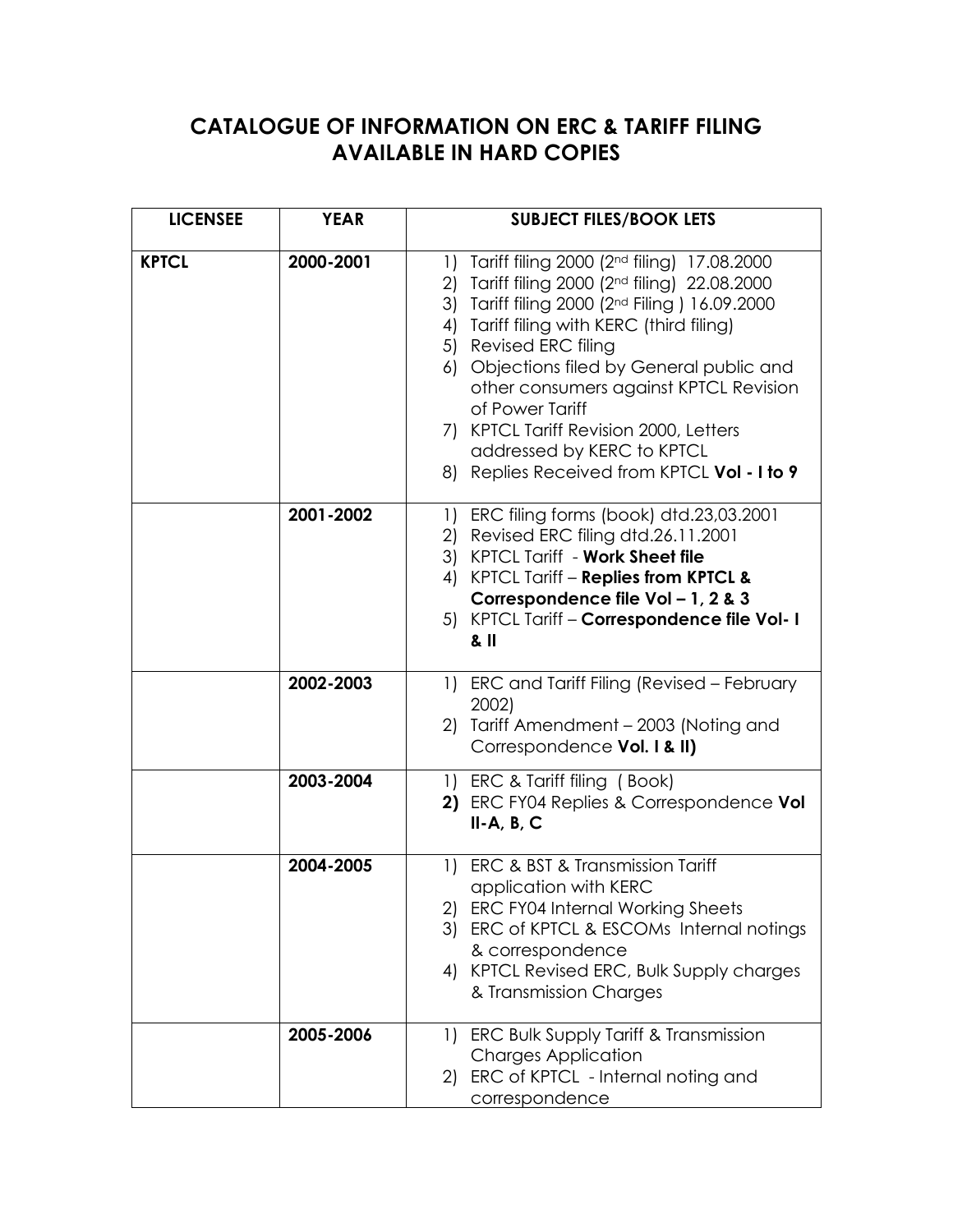|               |           | 3) ERC of KPTCL & ESCOMS - Internal                                                                                                                                                     |
|---------------|-----------|-----------------------------------------------------------------------------------------------------------------------------------------------------------------------------------------|
|               |           | Noting and correspondence                                                                                                                                                               |
|               |           | 4) KPTCL & ESCOMS ERC - Working Papers                                                                                                                                                  |
|               | 2006-2007 | 1) ERC & Transmission Charges (Including<br><b>SLDC Charges)</b>                                                                                                                        |
|               |           | <b>SPLIT ERC of KPTCL &amp; ESCOMS</b>                                                                                                                                                  |
|               |           | <b>ASSIGNING DISTRIBUTION LICENCE TO</b><br>$ESCOMS - Vol - I & II.$                                                                                                                    |
|               |           | <b>SPECIAL SCHEME TO HT INDUSTRIES - Internal</b><br>noting & correspondence                                                                                                            |
| <b>BESCOM</b> | 2003-2004 | ERC & Tariff filing - Book                                                                                                                                                              |
|               | 2004-2005 | 1) ERC for 2004-2005<br>2) Revised ERC for 2004-2005                                                                                                                                    |
|               | 2005-2006 | 1) ERC & Tariff filing - Book                                                                                                                                                           |
|               | 2006-2007 | 1) ERC & Tariff filing - Book (12.05.2006)<br>2) BESCOM Replies to KERC observations on<br>ERC filing & Tariff for FY07<br>3) Replies to points for discussion in<br>validation meeting |
| <b>MESCOM</b> | 2004-2005 | 1) ERC filing - Book<br>2) Revised ERC Filing - Book                                                                                                                                    |
|               | 2005-2006 | 1) ERC & Tariff filing - Book<br>2) ERC & Tariff filing - Correspondence file                                                                                                           |
|               | 2006-2007 | 1) ERC & Tariff filing - <b>Book</b><br>2) Replies to the points for discussion in the<br><b>ERC</b> validation meeting<br>3) Compliance to observations on ERC &<br>Tariff filing      |
| <b>HESCOM</b> | 2003-2004 | 1) ERC & Tariff filing - Book                                                                                                                                                           |
|               | 2004-2005 | 1) ERC filing – Book<br>Revised ERC filing - Book - 9.12.2004<br>2)                                                                                                                     |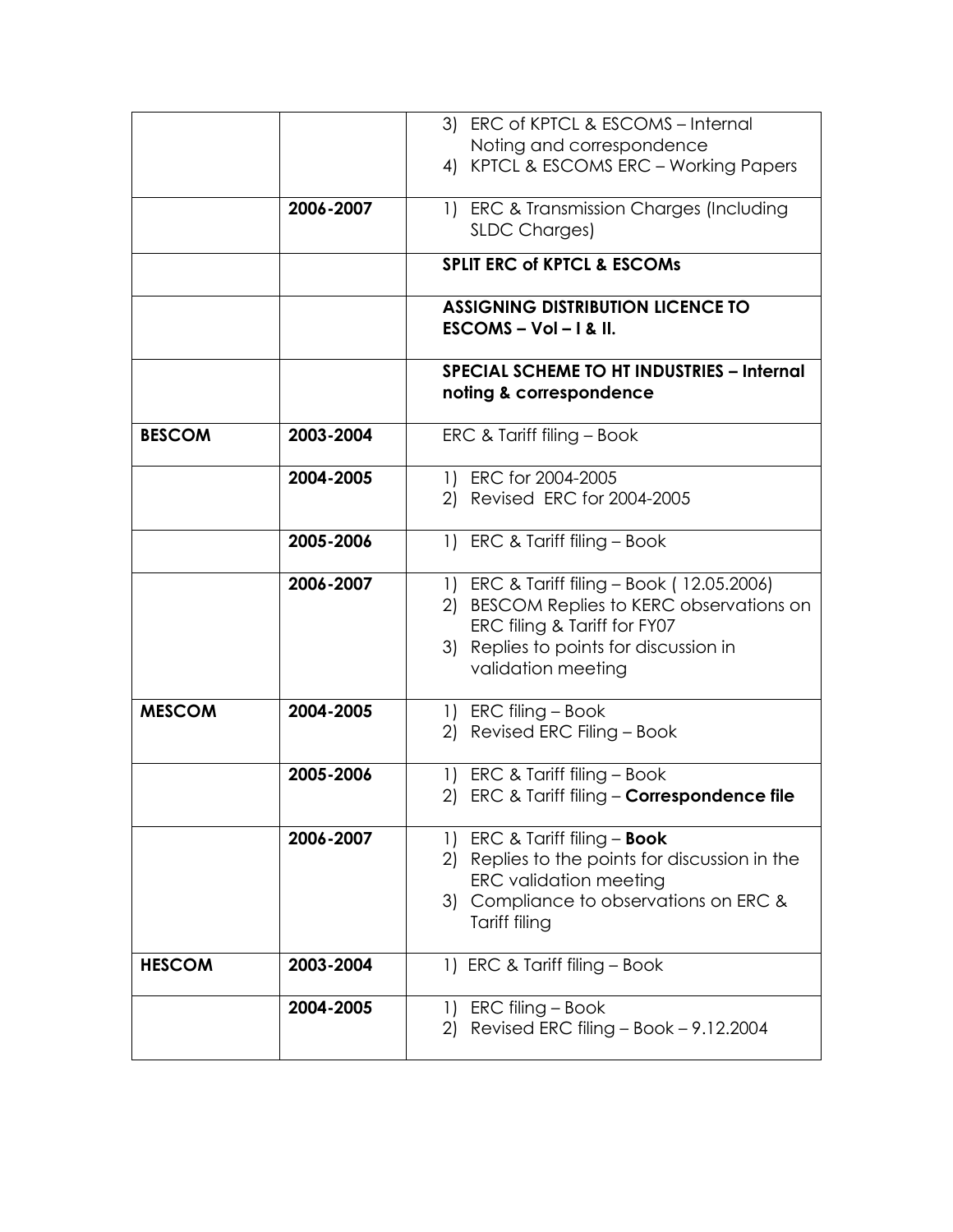|                | 2005-2006 | 1) ERC & Tariff filing - Book<br>2) Compliance to Preliminary Observations                                                                                                               |
|----------------|-----------|------------------------------------------------------------------------------------------------------------------------------------------------------------------------------------------|
|                |           | on ERC & Tariff filing                                                                                                                                                                   |
|                | 2006-2007 | 1) ERC & Tariff filing - Book<br>2) Compliance to Preliminary observations<br>on ERC & Tariff revision applications                                                                      |
| <b>GESCOM</b>  | 2003-2004 | 1) ERC & Tariff filing - Book                                                                                                                                                            |
|                | 2004-2005 | 1) ERC filing - Book<br>2) Revised ERC filing - Book                                                                                                                                     |
|                | 2005-2006 | 1) ERC & Tariff filing - Book<br>2) Replies to observations of KERC with<br>connected annexures.                                                                                         |
|                | 2006-2007 | 1) ERC & Tariff filing - Book<br>Replies to the observations of KERC with<br>2)<br>connected annexures.                                                                                  |
|                |           | <b>APPLICATION FOR ISSUE OF LICENCE FOR</b><br><b>DISTRIBUTION AND RETAIL SUPPLY</b>                                                                                                     |
|                |           | <b>GRANT REGULAR LICENCE - EXTENSION OF</b><br>PERIOD OF VALIDITY OF PRESENT LICENCE                                                                                                     |
| <b>CESC</b>    | 2006-2007 | 1) Revised ERC & Tariff filing - Book<br>2) Replies to the points that are going to be<br>discussed during the validation meeting<br>on ERC FY07<br>3) Split ERC of CESC & MESCOM - Book |
| <b>HUKKERI</b> | 2000-2001 | Tariff Filing - Book<br>$\left  \right $                                                                                                                                                 |
|                | 2001-2002 | ERC filing - Book<br>1)<br>ERC filing - Internal Noting and<br>2)<br>Correspondence.                                                                                                     |
|                | 2002-2003 | 1) Revised ERC foiling - Book                                                                                                                                                            |